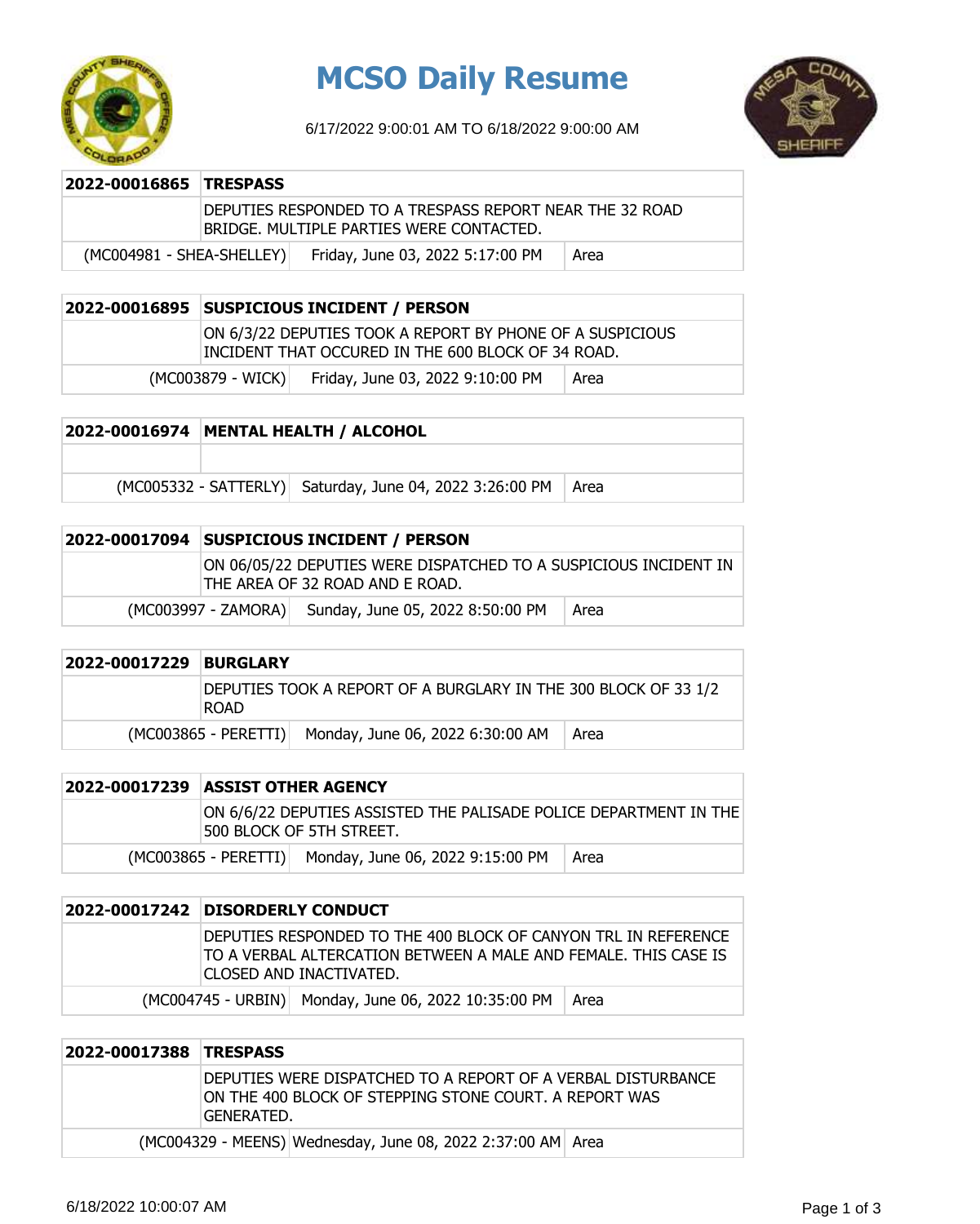| 2022-00017659 CIVIL |                                                                              |                                  |      |
|---------------------|------------------------------------------------------------------------------|----------------------------------|------|
|                     | DEPUTIES RESPONDED TO A CIVIL IN THE 3600 BLOCK OF F RD, IN<br>Palisade, co. |                                  |      |
|                     | $(MCOO5332 - SATTERLY)$                                                      | Friday, June 10, 2022 7:44:00 AM | Area |

| 2022-00018151 SHOPLIFT |                                                                                    |                                                             |  |
|------------------------|------------------------------------------------------------------------------------|-------------------------------------------------------------|--|
|                        | IDEPUTIES WERE DISPATCHED TO A REPORT OF A SHOPLIFT AT THE 3200<br>BLOCK OF I-70B. |                                                             |  |
|                        |                                                                                    | (MC004135 - RUIZ) Tuesday, June 14, 2022 10:00:00 AM   Area |  |

| 2022-00018246 ASSAULT |                                                                                                                                                                |  |  |
|-----------------------|----------------------------------------------------------------------------------------------------------------------------------------------------------------|--|--|
|                       | ION 06/14/22 DEPUTIES WERE DISPATCHED TO AN ASSAULT IN THE 400<br>BLOCK OF 32 ROAD, LINA TERRONES, 43, WAS ISSUED A SUMMONS TO<br>APPEAR IN COURT FOR ASSAULT. |  |  |
|                       | (MC003997 - ZAMORA) Tuesday, June 14, 2022 9:26:00 PM<br>Area                                                                                                  |  |  |

| 2022-00018270 OTHER OFFENSE                                              |                                                      |      |
|--------------------------------------------------------------------------|------------------------------------------------------|------|
| IMCSO DEPUTIES TOOK A REPORT OF LITTERING IN THE 300 BLOCK OF 33<br>IRD. |                                                      |      |
|                                                                          | (MC004634 - DILKA) Tuesday, June 14, 2022 7:00:00 PM | Area |

| 2022-00018283 TRESPASS |                                                                             |  |  |  |
|------------------------|-----------------------------------------------------------------------------|--|--|--|
|                        | DEPUTIES RESPONDED TO A REPORT OF A TRESPASS IN THE 3200 BLOCK<br>IOF F RD. |  |  |  |
|                        | (MC004321 - BACA) Wednesday, June 15, 2022 10:37:00<br>∣ Area<br>AM         |  |  |  |

| <b>2022-00018306 AUTO THEFT</b> |                                                                                                            |                                                         |        |
|---------------------------------|------------------------------------------------------------------------------------------------------------|---------------------------------------------------------|--------|
|                                 | DEPUTIES RESPONDED TO AN AUTO THEFT REPORTED TO HAVE OCCURRED<br>IN THE 3100 BLOCK OF N I70 FRONTAGE ROAD. |                                                         |        |
|                                 |                                                                                                            | (MC002370 - TRUJILLO) Tuesday, June 14, 2022 9:00:00 PM | l Area |

| 2022-00018350 TRAFFIC |                                                              |  |  |
|-----------------------|--------------------------------------------------------------|--|--|
|                       | DEPUTIES CONDUCTED A TRAFFIC STOP AT THE 3100 BLOCK OF I70B. |  |  |
|                       | (MC005096 - KREPP) Wednesday, June 15, 2022 5:54:00 PM Area  |  |  |

| 2022-00018386 TRAFFIC |  |                                                                                                                                                                 |  |
|-----------------------|--|-----------------------------------------------------------------------------------------------------------------------------------------------------------------|--|
|                       |  | RANDY E. GALLEGOS, 39 YO, WAS ARRESTED NEAR THE INTERSECTION OF<br>I70B AND 28 ROAD FOR DRIVING WITH A SUSPENDED LICENSE AND<br>OPERATING AN UNINSURED VEHICLE. |  |
|                       |  | (MC005132 - ANDERSON) Thursday, June 16, 2022 1:26:00 AM   Area                                                                                                 |  |

| 2022-00018411 CRIMINAL MISCHIEF                                          |  |  |
|--------------------------------------------------------------------------|--|--|
| <b>BILLY MOTT, AGE 37, WAS ISSUED A SUMMONS FOR CRIMINAL MISCHIEF IN</b> |  |  |